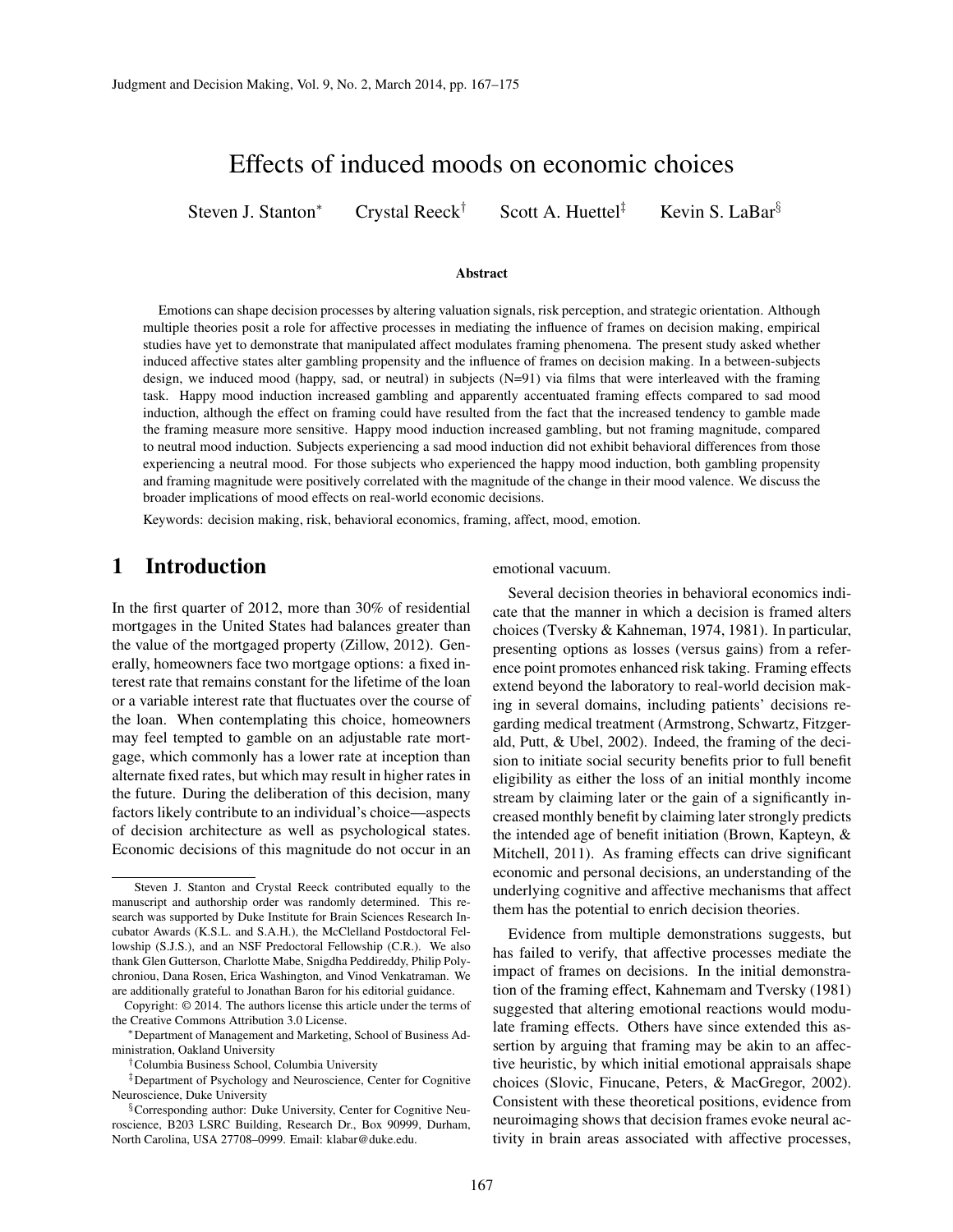which further implicates affective states as a mechanism through which frames influence decisions (De Martino, Kumaran, Seymour, & Dolan, 2006). Despite this theoretical consensus that emotion is key to framing effects, the specific mechanisms through which affective signals influence framing effects have not been well characterized.

Just as framing contexts alter choice, affective contexts shape economic decisions, both in the laboratory and the real-world (Elster, 1998; Loewenstein, 1996; Loewenstein, Weber, Hsee, & Welch, 2001). Stock market returns are positively correlated with morning sunshine in the city of the stock exchange (Hirshleifer & Shumway, 2003), presumably due to sunshine's beneficial impact on mood, and seasonal affective disorder has been associated with stock market performance around the world (Kamstra, Kramer, & Levi, 2003). These examples are striking primarily because the emotions involved are not generated by factors directly germane to the choice being considered, but rather spurious circumstances surrounding the decision. That is, the affective state is incidental instead of integral to the options at hand (Loewenstein & Lerner, 2003). Evidence from laboratory experiments also supports a role for incidental affect in shaping decision processes. Individuals often interpret experienced affective states as relevant to ongoing mental processes (Clore, Gasper, & Garvin, 2001), providing an avenue for incidental emotions to color decision preferences.

Several core theories detail the role that incidental affective states play in decision making. One of the most influential is the Appraisal Tendency Framework (Han, Lerner, & Keltner, 2007; Lerner & Keltner, 2000, 2001). This theoretical perspective emphasizes the fact that various emotional states also evoke certain cognitive styles and appraisals (Lazarus, 1991; Smith & Ellsworth, 1985), and these appraisals will then shape how people integrate information and prioritize different outcomes. For instance, sadness can make information about losses more salient (Lazarus, 1991), and thus cause individuals to pursue actions to avoid or replace losses. Appraisals may also motivate individuals to seek ways to alter their current mood if they find it undesirable, or to maintain their mood if it is pleasant. The Affect as Information hypothesis also emphasizes the cognitive effect of mood states, highlighting that current emotional states will alter evaluative judgments of objects in the environment (Schwartz & Clore, 1983). For example, a positive mood will cause people to evaluate other things they encounter or thoughts they have more positively, which would promote optimistic forecasting for future events. Such positive evaluations may in turn lead to enhanced risk-seeking behavior.

As framing effects are putatively driven by affective signals, the question arises whether incidental mood states, unrelated to the present decision, moderate gain/loss framing effects? Two relevant mood states are happiness and sadness, which differ not only in terms of their pleasantness but also with respect to the cognitive appraisals each evokes. The Appraisal Tendency Framework would emphasize the role of differing cognitive appraisals. Sadness may increase the desire to improve mood when it is negative, leading people to pursue higher risk options that are more likely to reduce negative mood when outcomes are framed as losses (Lerner, Small, & Loewenstein, 2004; Raghunathan & Pham, 1999), leading to larger framing effects for sad individuals compared to those in a neutral mood.

On the other hand, happiness may make individuals optimistic about their chance of winning gambles and generally less likely to engage in deep or effortful cognitive processing (Tiedens & Linton, 2001). This pattern of behavior would thus also produce larger framing effects for happy individuals compared to those in a neutral mood. This hypothesis aligns with predictions from the Affect as Information position, which suggests positive moods like happiness should promote simpler processing (Loewenstein, Weber, Hsee, & Welch, 2001; Schwartz, Bless, & Bohner, 1991).

Conversely, positions that posit a role for positive affect in promoting more efficient and adaptive cognitive processing would instead highlight the role of positive affect in prompting accuracy or more elaborative thinking (Isen, Rosenzweig, & Young, 1991; Wegener, Smith, & Petty, 1995). Thus, these theories would predict that positive moods like happiness should reduce reliance on heuristics and diminish observed framing effects. This position is concordant with a previous investigation, which reported that distress increased the magnitude of observed framing effects whereas happiness reduced observed framing effects (Druckman & McDermott, 2008). Yet, while Druckman & McDermott (2008) used correlational techniques and also manipulated emotions (distress, anger, & enthusiasm) in their studies, they did not include a neutral condition as a reference point, and the decisions employed were hypothetical.

The present experiment investigated the influence of incidental affect on individuals' economic decisions in an incentive-compatible framing task. In a between-subjects paradigm that interleaved mood inductions via film clips with the framing task, the present experiment evaluated the differential effects of sadness and happiness on decision making. Subjects made decisions between monetary gambles that were either framed as gains or losses from a reference point (Figure 1). We compared gambling rates and framing effects in sad, happy, and neutral mood states. In addition, we tested the hypothesis that individuals who are most affected by the mood induction would show the largest mood-congruent shifts in their decision preferences.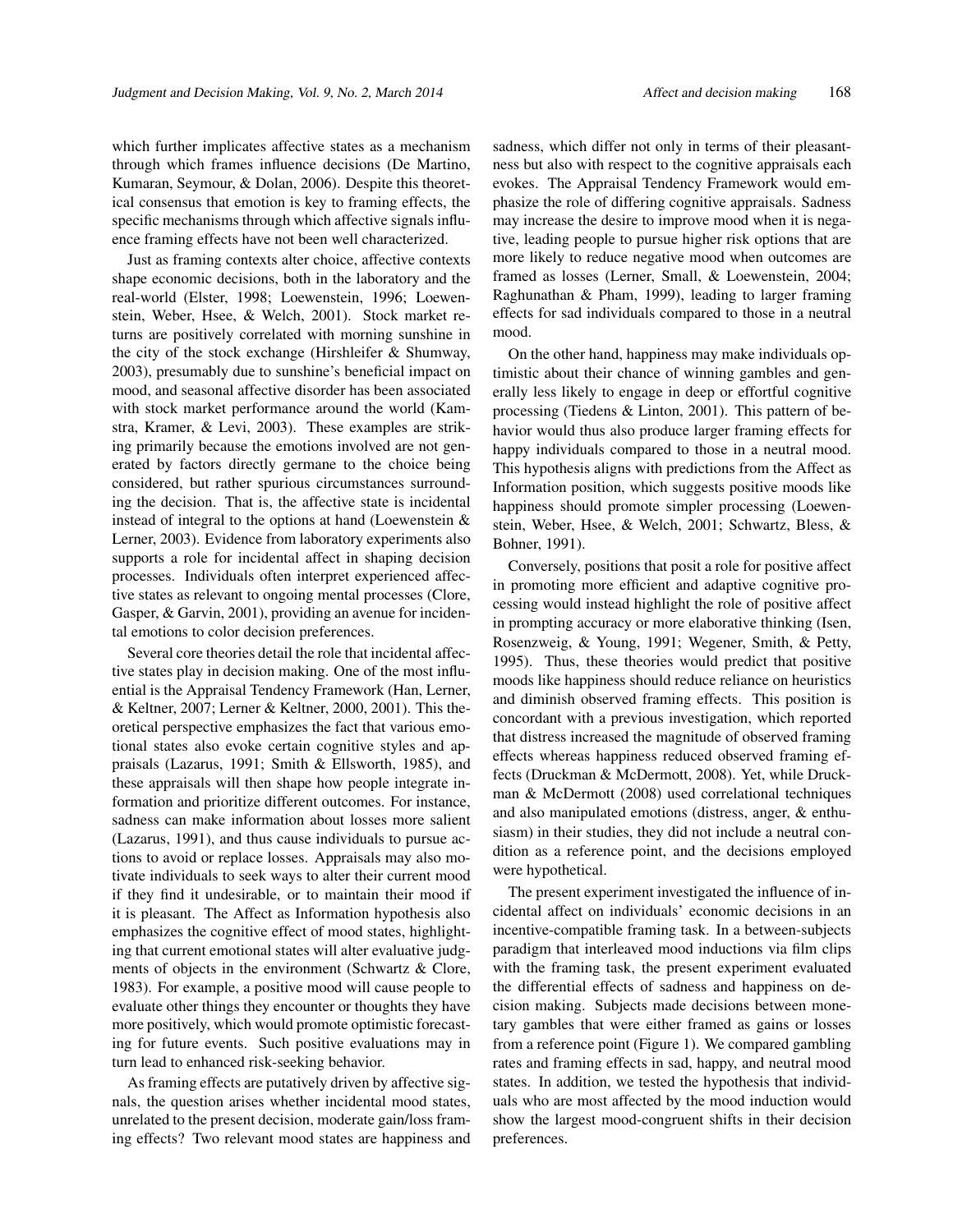Figure 1: Examples of two trials from the experimental design.

At the beginning of each trial, subjects are presented with a monetary endowment. Subjects must then choose between a certain outcome for that endowment or a risky one. In the certain option, they maintain a portion of the original endowment. In the risky option, they may play a gamble to determine whether they keep all of the endowment or lose all of the endowment. The probability of winning this gamble, and thus securing all of the initial endowment, is depicted graphically by the portion of the circle that is green. The critical difference between loss (top) and gain (bottom) frame trials lies in the presentation of the certain outcome, which can be presented as a guaranteed loss or gain of a portion of the initial endowment.



# 2 Method

#### 2.1 Subjects

Subjects were run in an Experimental group and a Control group. The Experimental group consisted of the sad and happy mood induction subjects (N=65, Age *M*=22.2, *SD*=2.6; 35 women), who were randomly assigned. Then, a Control group of neutral mood induction subjects was recruited later (N=26, Age *M*=22.2, *SD*=3.7; 16 women). A single participant was screened out prior to participation

due to a score greater than 20 on the Beck Depression Inventory, which is suggestive of depressive symptoms. Due to lack of compliance with mood rating instructions, one participant's rating data were excluded from all analyses.<sup>1</sup> The final sample was composed of 91 subjects. All subjects completed cognitive tasks on a second day, data from which are not reported here. Subjects were compensated at a base rate of \$10, along with a monetary bonus (Experimental group *M*=\$16.23, *SD*=\$7.59; Control group *M*=\$20.39, *SD*=\$11.74) based on their choices in the task. Subjects were instructed that, upon completion of the experiment, two trials would be randomly chosen, resolved, and then multiplied by an undisclosed fraction to determine their monetary bonus, which ensured incentive compatibility.

#### 2.2 Procedure

Subjects provided informed consent, completed the Beck Depression Inventory (Beck, Ward, Mendelson, Mock, & Erbaugh, 1961) for screening purposes, and completed a practice session of the economic decision-making task. They then completed four task blocks. Subjects began each block by rating both the valence (negative to positive) and the arousal (calm to excited) of their immediate affect using the 9-point Self-Assessment Manikins (Bradley & Lang, 1994). These two ratings were followed by a film clip intended to induce a happy mood, a sad mood, or no change in mood (neutral control) in a between-subjects design to minimize practice and carry-over effects. Film clips are an effective means of inducing affect in laboratory experiments (Gross & Levenson, 1995), and our use of multiple film clips to induce an affective state helped mitigate the influence of idiosyncratic factors related to any given clip (e.g., actor attractiveness) on measured outcomes. Emotional film clips were previously validated for efficacy and specificity (Wang, LaBar, & McCarthy, 2006), were 3–7 minutes long, and were taken from popular media (e.g., *I Love Lucy*, *Sophie's Choice*, etc.). Neutral film clips were also 3–7 minutes long and developed from popular media, such as documentaries and informational broadcasts (e.g. *Planet Earth*). After the clip, the participant rated the valence and arousal of their affect and then performed the decision-making task for approximately 4 minutes. These steps—mood rating, mood induction, mood rating, decision-making task—were repeated for each of the four test blocks within a session. All four film clips viewed by each participant evoked the same mood (i.e., happy, sad, or neutral) and were presented in an order randomized for each participant.

The decision-making task involved decisions between monetary gambles that were either framed as gains or as

<sup>&</sup>lt;sup>1</sup>The exclusion of this subject's data does not substantively alter the reported results.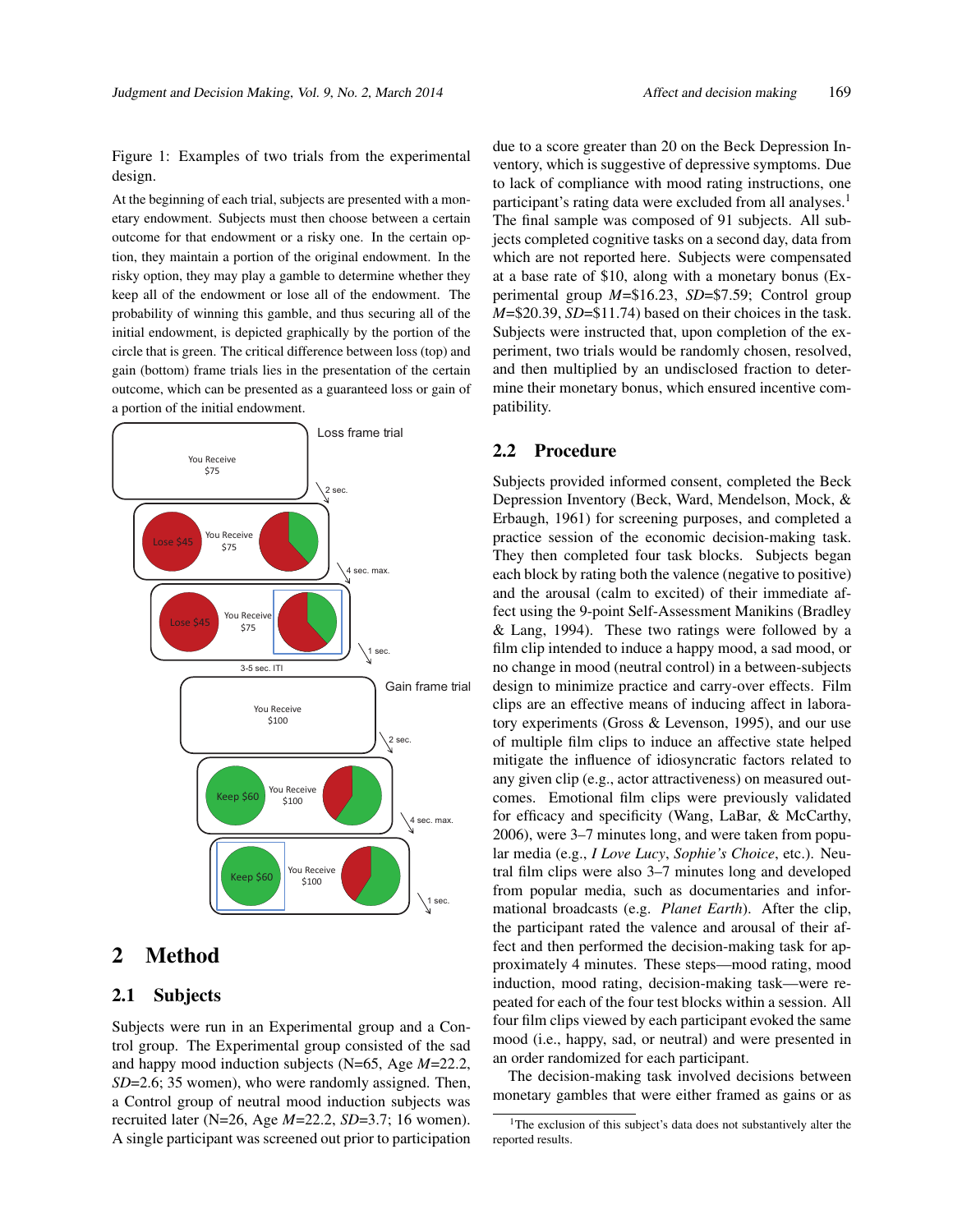losses from a reference point (De Martino, Kumaran, Seymour, & Dolan, 2006; Tversky & Kahneman, 1981). On each trial, subjects were first presented with an endowment for 2 sec (e.g., "You Receive \$75"). They were then given the choice of maintaining a guaranteed amount of this initial endowment or gambling that they would either win some amount or lose the entire endowment (Gamble option). The Certain option could be presented either as a gain, maintaining a portion of the initial endowment (e.g. "Keep \$30"), or as a loss, forfeiting a portion of the endowment (e.g. "Lose \$45"). Importantly, the gain-frame and loss-frame conditions have no objective differences, and thus any changes in behavior must be due to the subjective influence of changes in the reference point (Figure 1). The set of gambles was developed by crossing 4 endowment levels (Range: \$25–\$100 in \$25 increments) with 4 potential probabilities of winning the gamble (Certain option, Range: 20%–80% in 20% increments). From this set, each possible gamble appeared twice in each framing context. On 64 of the 96 total gamble trials, the expected values of the gamble option and the value of the certain option were matched, while the frame ("Lose" vs. "Gain") of the certain option varied. On the remaining 32 trials, the expected value was biased in favor of either the gamble or the certain option (see Appendix for details).

Gamble presentation order was randomized for each participant, with the constraint that each of the four blocks of the task had an equal number of gain frame, loss frame, and expected value-biased trials. The options were presented for a maximum of 4 sec and terminated with subjects' response, followed by a variable intertrial fixation interval (range: 3–5 sec). No feedback about trial outcomes was presented to subjects during the session.

### 3 Results

#### 3.1 Mood induction

To verify the efficacy of the mood inductions, we calculated the difference in subjects' post-film and pre-film valence and arousal ratings for each of the four films in each mood induction condition. These ratings were then averaged to create mean valence and arousal change scores for each participant. ANOVA showed that there was a significant main effect of group (happy, sad, neutral) on individuals' changes in valence,  $F(2,87) = 88.49, p < .001, \eta^2 = .67$ (Figure 2). The effects of mood induction were all in the anticipated directions: Tukey's posthoc pairwise comparisons revealed that subjects in the happy mood induction showed positive valence changes that were significantly greater than both the sad,  $p < .001$ , and neutral groups,  $p <$ .001, and the subjects in the sad mood induction had negative valence changes that were significantly lower than the neutral subjects,  $p < .001$  (Figure 2). Arousal ratings in-



The mean mood valence changes as a function of the happy, sad, and neutral mood inductions are shown. Bars represent the standard error of the mean.



creased during the happy mood induction,  $t(33) = 5.35$ , *p*  $\leq$  .001,  $d = 0.92$  (Preinduction  $M = 4.3$ ,  $SD = 1.4$ ; Postinduction  $M = 5.1$ ,  $SD = 1.4$ ), did not significantly change during the sad mood induction,  $p > 0.1$  (Preinduction  $M =$ 3.7,  $SD = 1.3$ ; Postinduction  $M = 4.1$ ,  $SD = 1.6$ ), and decreased during the neutral mood induction,  $t(25) = 3.02$ , *p*  $= .006, d = 0.59$  (Preinduction  $M = 3.7$ ,  $SD = 1.5$ ; Postinduction  $M = 3.2$ ,  $SD = 1.7$ ). These patterns are consistent with dimensional models of emotion that characterize happiness as positively valent and high in arousal whereas sadness is negatively valent and low in arousal (Russell, 1980).

### 3.2 Impact of mood induction on gambling and framing effects

To investigate the impact of the mood induction on decision making, we first calculated the proportion of times subjects chose the gamble option instead of the certain option for trials framed as gains from a reference point (gain frame) and trials framed as losses from a reference point (loss frame). The "framing effect" is defined as the difference in the proportion of gambles accepted when framed as a loss minus the proportion of gambles accepted when framed as a gain. A repeated-measures ANOVA examined the within-subjects effect of frame (gain or loss) and the between-subjects effect of mood induction (happy, sad, or neutral) on the proportion of gambles chosen. Subjects gambled more often on loss frame trials than gain frame trials,  $F(1,88) = 98.99$ ,  $p < .001$ ,  $\eta^2 = .51$  (Figure 3), thus exhibiting a framing effect, consistent with prior studies (De Martino, Kumaran, Seymour, & Dolan, 2006; Tversky & Kahneman, 1981). There was a main effect of mood group,  $F(2,88) = 6.83$ ,  $p = .002$ ,  $\eta^2 = .13$ , which shows that different mood inductions lead to differ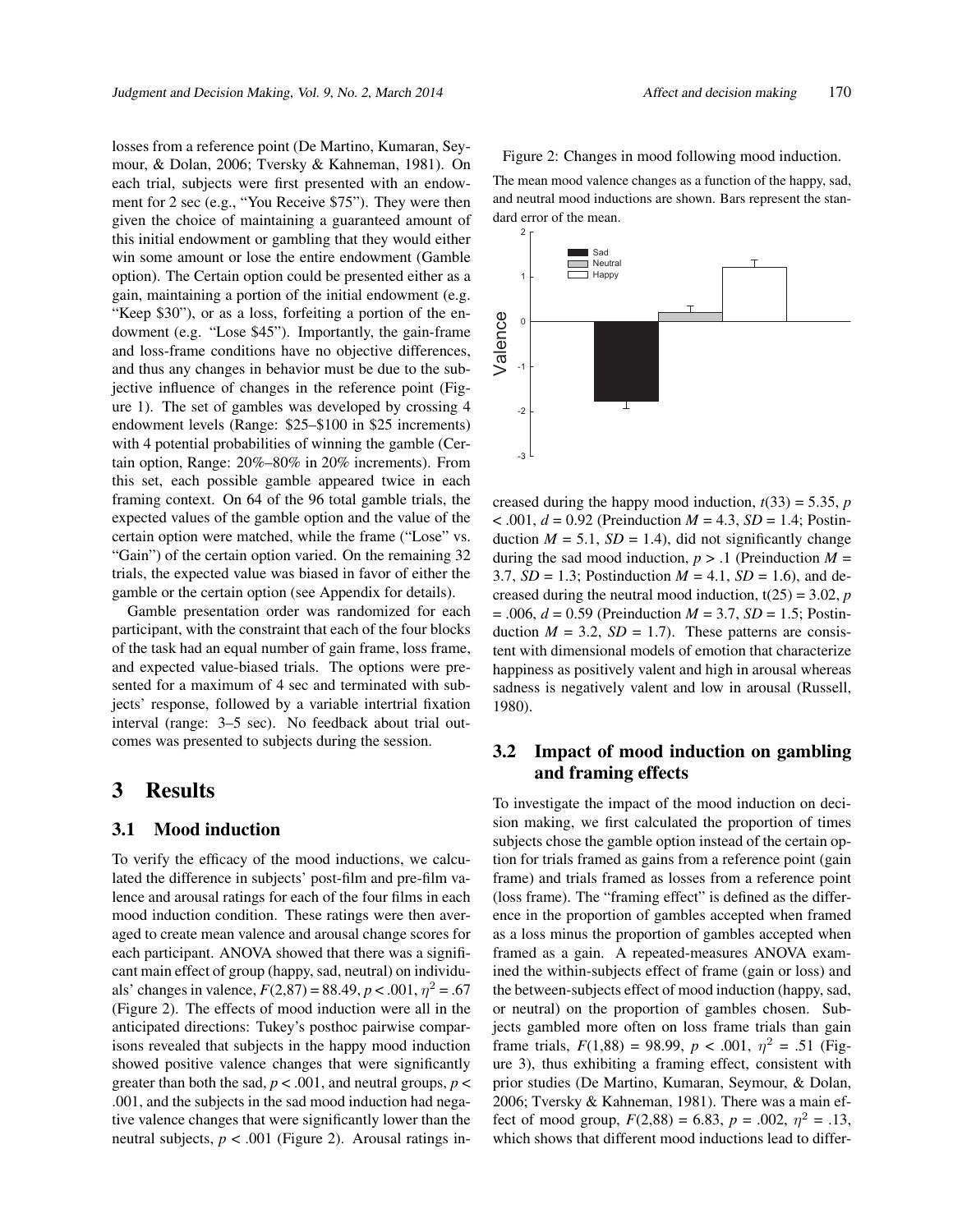Figure 3: Mood induction effects on gambling and framing.

The proportion of the gambles accepted as a function of the frame and the mood induction condition are shown. Bars represent the standard error of the mean.



Table 1: Repeated-measures ANOVAs examining the effects of mood induction across pairs of moods.

|                  | F-ratio                                                | P-value | $n^2$ |
|------------------|--------------------------------------------------------|---------|-------|
| Happy v. Sad     |                                                        |         |       |
| Mood             | $F(1,63) = 13.88 \text{ p} < .001 \text{ n}^2 = .18$   |         |       |
| Frame            | $F(1,63) = 70.29 \text{ p} < .001 \text{ n}^2 = .51$   |         |       |
|                  | Mood x Frame $F(1,63) = 5.16$ $p = .03$ $\eta^2 = .04$ |         |       |
| Happy v. Neutral |                                                        |         |       |
| Mood             | $F(1,58) = 5.21$ $p = .03$ $n^2 = .08$                 |         |       |
| Frame            | $F(1,58) = 74.62 \text{ p} < .001 \eta^2 = .55$        |         |       |
|                  | Mood x Frame $F(1,58) = 2.02$ $p = .16$ $\eta^2 = .02$ |         |       |
| Neutral v. Sad   |                                                        |         |       |
| Mood             | $F(1,55) = 1.20$ $p = .28$ $\eta^2 = .02$              |         |       |
| Frame            | $F(1,55) = 55.32 \text{ p} < .001 \text{ n}^2 = .50$   |         |       |
| Mood x Frame     | $F(1,55) = .69$ $p = .41$ $n^2 < .01$                  |         |       |

ent propensities to gamble (Figure 3). Post-hoc pairwise comparisons revealed that subjects who experienced the happiness induction selected the risky option more often than those who experienced either the sadness induction,  $t(63) = 3.725$ ,  $p < .001$ , or the neutral mood induction,  $t(58) = 2.282$ ,  $p = .026$ . Propensities to gamble did not differ between subjects in the sadness and neutral mood inductions,  $p > 0.2$ .

In addition, the mood by frame interaction was almost significant,  $F(2, 88) = 2.89$ ,  $p = .06$ ,  $\eta^2 = .03$ , with greater effects of mood in the loss frame (Figure 3). Moreover, the framing effect was significantly greater in the happyinduction condition than in the sad-induction condition  $(t(68) = 2.27, p = .027)$ . However, the effect of mood on gambling rate could account for this effect. In particular, when the gambling rate is near .5 (combining both framing conditions), framing effects have a much greater potential range. The range varies from 0, when the gambling mean is 0 or 1, to 1 when it is .5. To examine the effects of range, we divided the framing effect by the maximum range for each subject and asked whether this ratio differed between the happy and sad induction conditions. We found no difference  $(t(58) = 0.48$ ; subjects with 0 possible range were excluded). Thus, it remains unclear whether induced mood can affect the magnitude of the framing effect.

Follow-up repeated-measures ANOVAs were computed separately across the mood induction group pairs (Table 1). For the happy vs. neutral comparison, there was a main effect of mood,  $F(1,58) = 5.21$ ,  $p = .03$ ,  $\eta^2 = .08$ , and no significant interaction between mood and frame, which shows that happy subjects gambled more than those in the neutral condition, but their framing effect was of similar magnitude. For the happy vs. sad comparison, there was a main effect of mood,  $F(1,63) = 13.88$ ,  $p < .001$ ,  $\eta^2 =$ .18, and an interaction between mood and frame, *F*(1,63)  $= 5.16, p = .03, \eta^2 = .04$ , which shows that happy subjects gambled more than those in the sad condition, and their framing effect was of greater magnitude. For the sad vs. neutral comparison, there was no significant effect of mood and no significant interaction between mood and frame, which shows that there was no difference in gambling frequency or framing magnitude (Figure 3; Table 1).

To further interrogate the mood effects, the intensity of subjects' self-reported changes in incidental mood (i.e., average valence change across blocks) was used to predict their rate of gambling and the magnitude of their framing effect. Across all subjects, mood valence change was positively associated with gambling frequency,  $r(88) = .35$ ,  $p =$ 0.001, as well as the magnitude of subjects' framing effect,  $r(88) = .35$ ,  $p = .001$ . For those subjects who experienced the happy mood induction, the amount of change in their valence ratings predicted gambling frequency,  $r(31) = .44$ ,  $p = .01$ , as well as the magnitude of their framing effect,  $r(31) = .61$ ,  $p < .001$  (Figure 4). In other words, the happier they became, the more they gambled and the larger was their framing effect. Neither of these effects was found for subjects who experienced either the sad mood or the neutral mood inductions—there was no relationship between the amount their valence ratings changed and the amount they gambled (Sad:  $r(29) = -0.11$ ,  $p = 0.55$ ; Neutral:  $r(24) = .12, p = .57$ , nor on the magnitude of their framing effect (Sad:  $r(29) = -.12$ ,  $p = .53$ ; Neutral:  $r(24) = .12$ ,  $p$ = .55) (Figure 4). Furthermore, the effects in the happy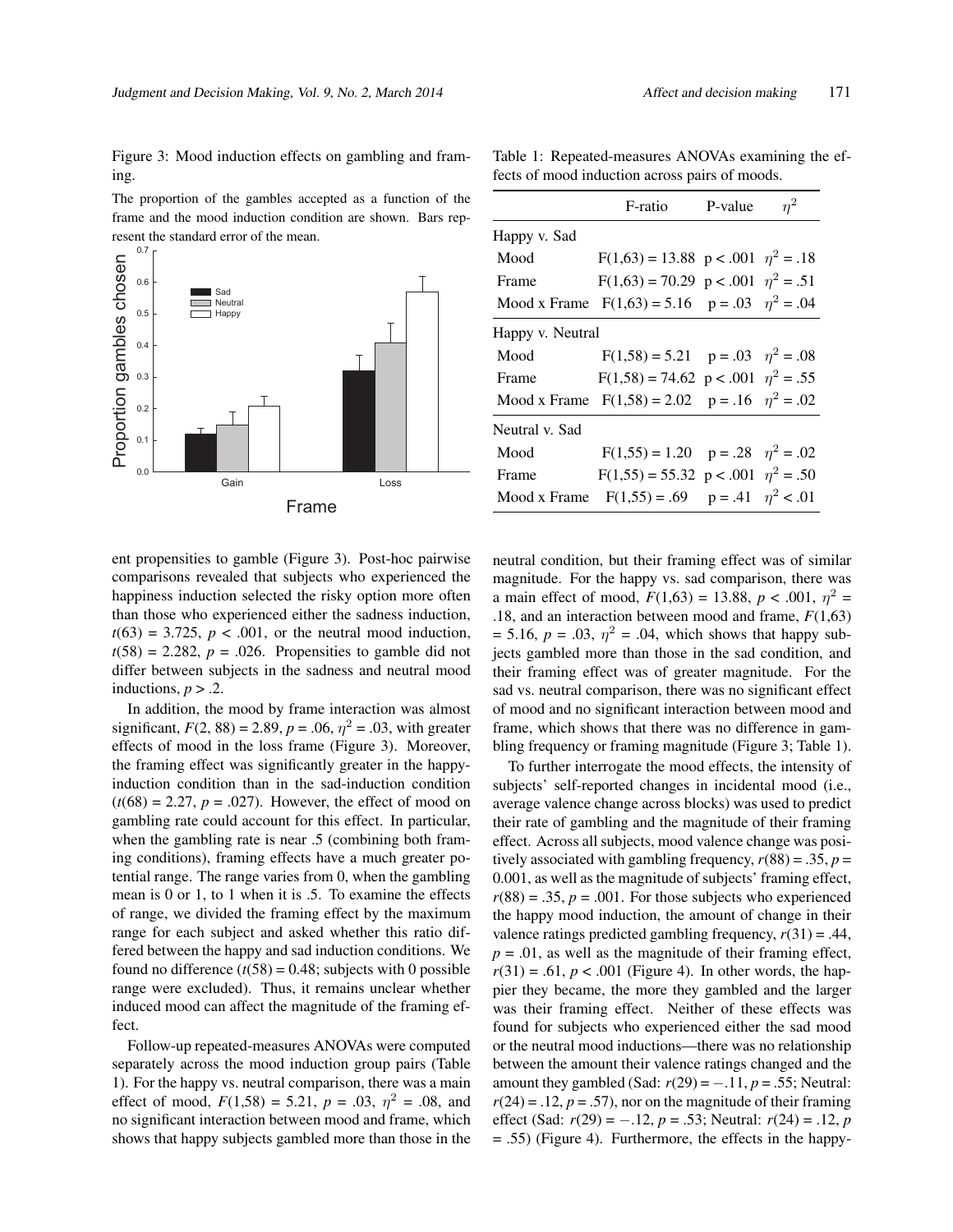Figure 4: Mood valence changes, gambling, and framing.

Panel A: Correlations between subjects' change in valence and the overall proportion of gambles accepted as a function of mood induction are shown. Induced changes in mood significantly correlated  $(r = .44)$  with gambling behavior for subjects experiencing the happy mood induction, but not for subjects experiencing the sad or neutral mood induction.

Panel B: Correlations between subjects' change in valence and the magnitude of the framing effect on as a function of mood induction are shown. Induced changes in mood significantly correlated  $(r = .61)$  with framing effect magnitude for subjects experiencing the happy mood induction, but not for subjects experiencing the sad or neutral mood induction.



mood condition were not attributable to arousal, as arousal change did not correlate with either gambling  $(r = .08)$  or valence change  $(r=.25)$ .

Following the happiness induction, self-reported changes in valence were associated with changes in both overall gambling propensity and framing effect magnitude. However, it remains ambiguous whether the effects of increased happiness on framing effect magnitude occurred independently from or emerged due to the increased gambling rate. As described earlier, we examined the correlation between valence change and the ratio of framing to its possible range in the happy induction condition. This time the correlation remained significant (*r*  $= .45, p = .01$ ). No such effect was found in the other mood-induction conditions. In sum, increased happiness amplified framing effects, and this relationship persisted even after accounting for the impact of happiness on overall gambling rates.

### 4 Discussion

The present data demonstrate that induced mood states can influence economic decision making and provide novel insight into the affective mechanisms underpinning economic decisions. Subjects induced into a happy mood gambled more often than individuals induced into a neutral or sad mood. Additionally, subjects induced into a happy mood appeared to exhibit a greater framing effect than individuals induced into a sad mood, but not a neutral mood. Moreover, the magnitude of the increase in subjects' positive affect following the happiness inductions positively correlated with their gambling frequency and framing effects—the happier they became, the more they gambled and the larger their framing effect. This relationship was specific to the valence dimension of positive affect and could not be explained in terms of changes in arousal. Additionally, the relationship between positive valence change and framing effect following the happiness induction remained after taking into account the sensitivity of the framing measure to gambling propensity. In contrast, for those who received the sad and neutral mood induction, the magnitude of their mood change was not correlated with their gambling frequency or framing effects, and induced sadness did not lead to economic decision making that differed significantly from neutral mood.

The finding that happiness increases risk-taking in the present study is consistent with several core theories of the relationship between emotion and attitudes towards risk. Positive moods may signal safety, leading one to discount potential negative consequences of risk-taking (Clore & Huntsinger, 2007). Additionally, affect facilitates retrieval of mood-consistent information (Bower, 1981). As many preferences are constructed (Johnson, Haubl, & Keinan, 2007; Payne, Bettman, & Johnson, 1993), enhanced access to positive information and optimistic assessments may lead to more risk-seeking behavior. Previous demonstrations have found that positive affect leads to more optimistic assessments regarding risk (Johnson & Tversky, 1983, Lerner & Keltner, 2001, Arkes, Herren, & Isen, 1988, Khan & Isen, 1993). The present experiment em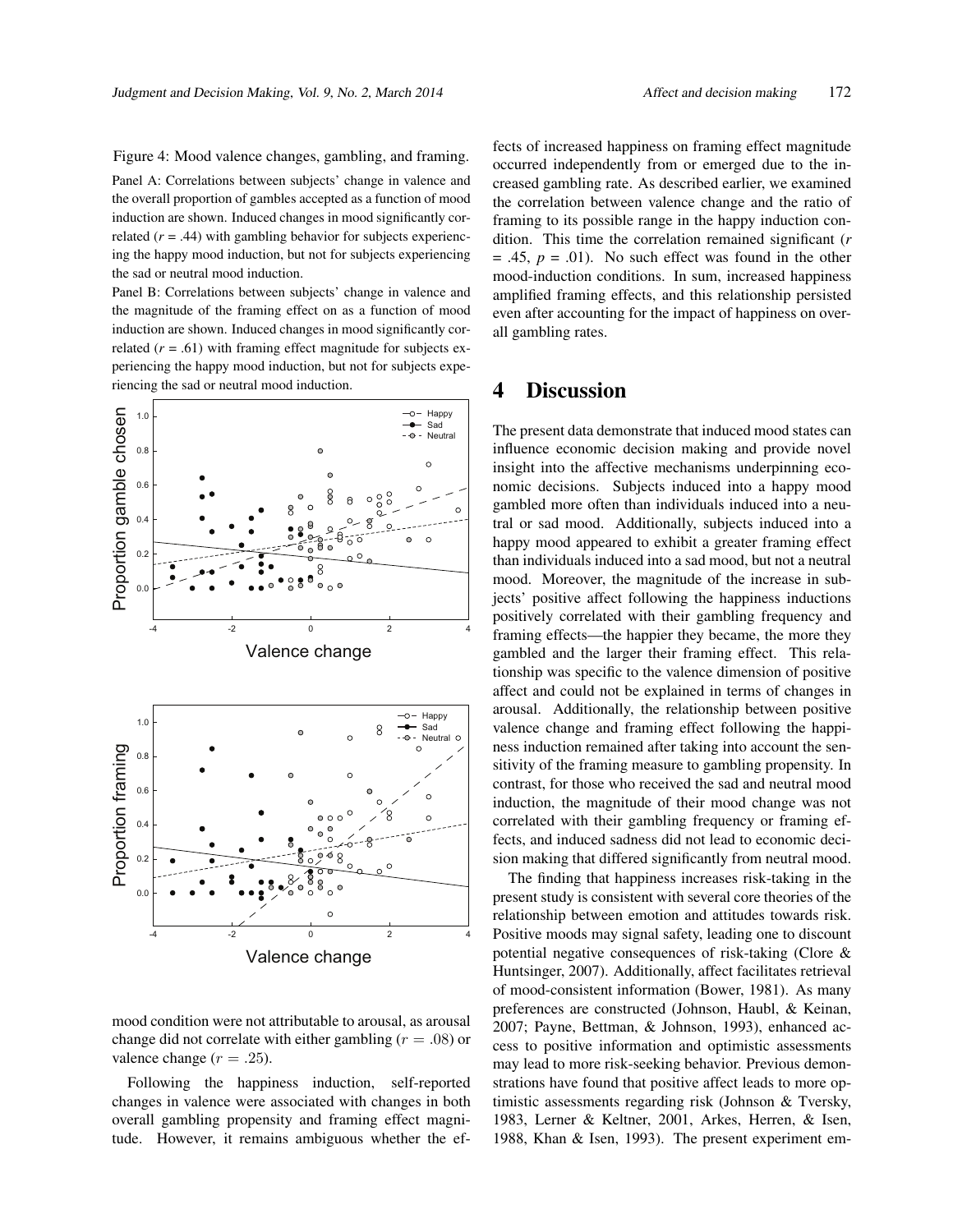ployed film clips to induce moods in the laboratory, an effective affective elicitation method (Gross & Levenson, 1995). Additionally, employing multiple film clips for each mood manipulation may have reduced the influence of mood irrelevant idiosyncratic factors on the present findings. Overall, the present findings align with previous demonstrations that happiness increases risk taking.

The capacity of frames to drive preference shifts, insofar as it exists, presumably derives from affective responses evoked by the frames. Indeed, the framing task recruits brain areas that underpin affective functions (De Martino, Kumaran, Seymour, & Dolan, 2006). Intentional efforts to down-regulate affect induced by frames diminishes gambling propensity in the framing task (Cheung & Mikels, 2011), further suggesting a link between choice behavior and emotions evoked by frames. By robustly manipulating affective state, the present study informs our understanding of the affective processes underlying framing effects. Induced happiness increases gambling frequency and may enhance frame-driven preferences. Happiness may enhance approach motivation by broadening attentional focus, promoting exploration, enhancing reliance on environmental information, and diminishing the influence of loss aversion on choice deliberation (Clore & Huntsinger, 2007; Fredrickson, 2004). This enhanced approach motivation would predict increases in gambling frequency, which is reflected in the present data. The enhanced magnitude of individuals' framing effects following happiness compared to sadness induction also implicates an alteration in cognitive processing. Affective states characterized by high certainty, such as happiness, are also associated with enhanced reliance on heuristic-based as opposed to systematic processing (Tiedens & Linton, 2001), consistent with the observed enhanced susceptibility to decision frames. Happy mood may also promote changes in affective processing in response to presented frames. Despite the efficacy of the sad mood induction in altering subjective valence ratings, the sad mood induction did not alter decision-making behavior as compared to the neutral mood in terms of either gambling frequency or framing magnitude. Although the specific mechanism through which happiness exerts its influence on choice behavior cannot be isolated by the current experiment, the monotonic relationship observed between positive affect generated by the happiness induction and both gambling frequency and the observed framing effect strongly implicates affective experience in altering choice behavior.

The apparent finding that happy moods increase subjects' responsiveness to decision frames (in comparison to sad mood) in guiding their choices is consistent with several core theories outlining the relationship between affect and decision making. The Appraisal Tendency Framework posits that emotional states prompt certain cognitive styles (Han, Lerner, & Keltner, 2007; Lerner & Keltner, 2000, 2001). These findings are also consistent with predictions from Affect as Information theory, which suggests that happiness should promote both more global attentional orientation (Gasper & Clore, 2002) as well as more heuristic, shallow processing (Clore & Huntsinger, 2007). Intriguingly, the present findings diverge from predictions by theories that posit a role for positive affect in promoting more efficient, elaborative processing (Fredrickson, 2004; Isen, 2008; Wegener, Smith, & Petty, 1995). Predictions from these theoretical perspectives would assert that positive affect should promote enhanced processing of the alternatives, particularly when the task in engaging and information is relevant to performance (Isen, 2008). This position thus predicts diminished framing effects as subjects in positive moods should scrutinize the information presented, the exact opposite of the pattern observed here.

One important consideration, which we noted earlier, is that the base rate of gambling behavior may alter the sensitivity of a task for detecting variability in subjects' choices; i.e., framing effects may arise and be more sensitive to manipulations when subjects gamble approximately half the time. In cases where gambling rates are near floor or ceiling, framing effects as traditionally computed are necessarily near zero. Such factors can present challenges to analyses and undermine conclusions. In the present data, happiness promotes greater rates of gambling as well as enhanced framing effects. Thus, it could be argued that our data reflect an effect of mood on gambling more than an effect of mood on framing. While we prefer to interpret the present evidence as indicative that incidental mood effectively altered both subjects' rates of gambling and the magnitude of the framing effects, the issue of potential effects of gambling on the sensitivity of framing data to external manipulations should be considered in future research using a framing task.

The present findings spark future avenues of inquiry regarding other potential influences of emotions on sensitivity to choice frames. For instance, other specific emotions, such as fear or pride, may influence gambling propensity and susceptibility to decision frames and characterizing their effects could inform the contribution of particular appraisal states or action tendencies to choice behavior. As the present demonstration that mood alters the influence of frames on decisions is based on one experimental investigation, future work should also seek to replicate and extend these findings. An important question for empirical studies of emotion is the extent to which transient affective states can exert lasting consequences on behavior and mental processes. For instance, if one learns about mortgage options and formulates tentative preferences in one affective state but commits to the decision at a later time after that state has dissipated, to what extent would the initial mood shape their final choice?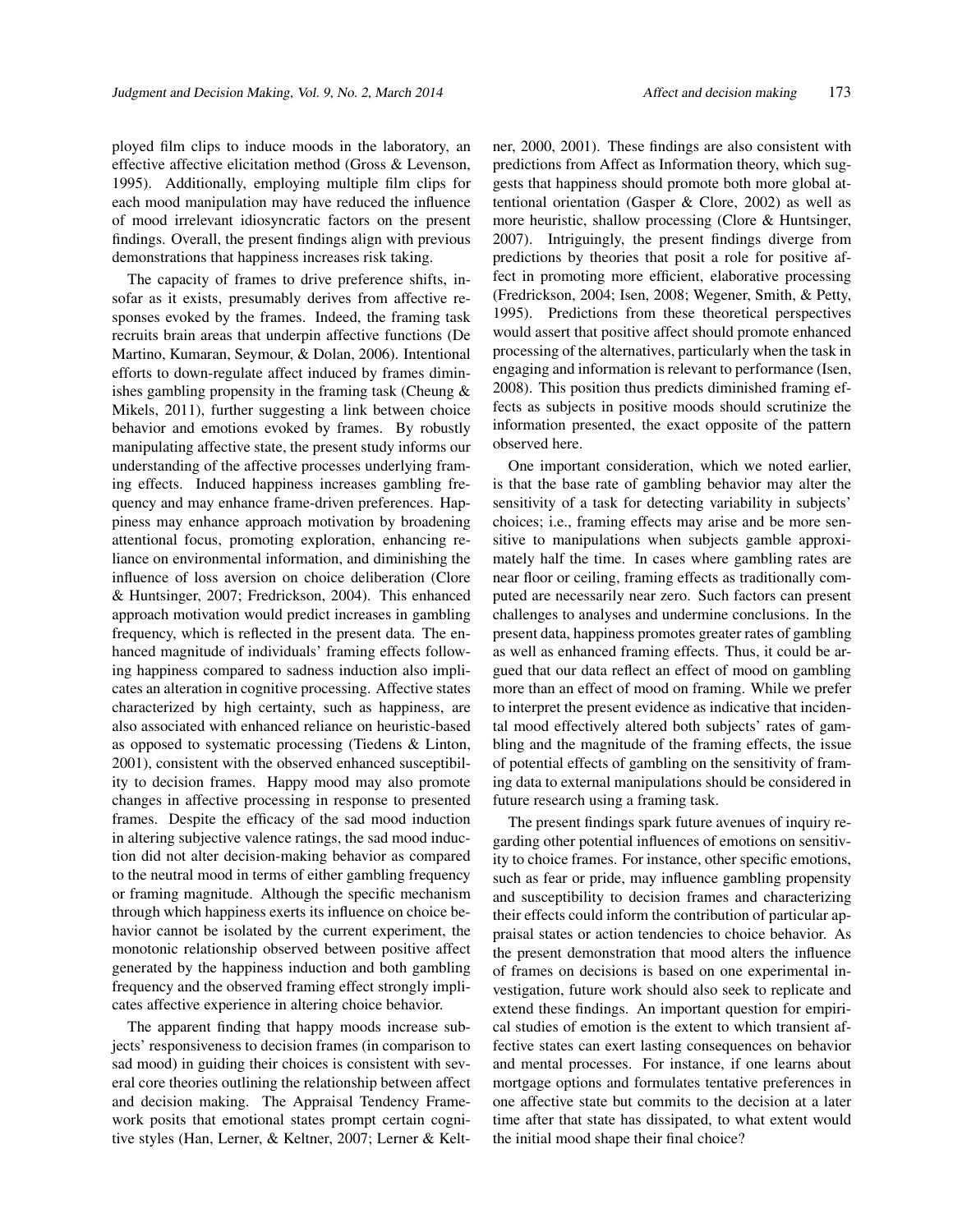The present study demonstrates that induced affect alters individuals' reliance on decision frames when evaluating economic decisions. Induced happy mood states increased gambling propensity and possibly magnified framing effects compared to sad mood states, and increased gambling propensity compared to neutral mood states, which provides insight into the affective processes underlying the impact of frames on choices. The framing of information within decision architecture affects how individuals make decisions in real-world contexts like medical decision making (Armstrong, Schwartz, Fitzgerald, Putt, & Ubel, 2002) and social security (Brown, Kapteyn, & Mitchell, 2011). Elucidating how affective contexts alter the impact of decision frames has the potential to inform how decision-related contexts are understood, regulated, and manipulated by both professional and lay decision makers.

### References

- Arkes, H. R., Herren, L. T., & Isen, A. M. (1988). The role of potential loss in the influence of affect on risktaking behavior. *Organizational Behavior and Human Decision Processes, 42*, 181–193.
- Armstrong, K., Schwartz, J. S., Fitzgerald, G., Putt, M., & Ubel, P. A. (2002). Effect of framing as gain versus loss on understanding and hypothetical treatment choices: survival and mortality curves. *Med Decis Making, 22*(1), 76–83.
- Beck, A. T., Ward, C. H., Mendelson, M., Mock, J., & Erbaugh, J. (1961). An inventory for measuring depression. *Arch Gen Psychiatry, 4*, 561–571.
- Bower, G. H. (1981). Mood and Memory. *Psychology Today, 15*(6), 60-&.
- Bradley, M. M., & Lang, P. J. (1994). Measuring Emotion - the Self-Assessment Mannequin and the Semantic Differential. *Journal of Behavior Therapy and Experimental Psychiatry, 25*(1), 49–59.
- Brown, J. R., Kapteyn, A., & Mitchell, O. S. (2011). Framing Effects and Expected Social Security Claiming Behavior, *RAND Labor and Population Working Paper Series*: RAND Corporation.
- Cheung, E., & Mikels, J. A. (2011). I'm feeling lucky: The relationship between affect and risk-seeking in the framing effect. *Emotion, 11*(4), 852–859.
- Clore, G. L., Gasper, K., & Garvin, E. (2001). Affect as Information. In J. P. Forgas (Ed.), *Handbook of Affect and Social Cognition* (pp. 121–144). Mahwah: Lawrence Erlbaum Associates, Inc.
- Clore, G. L., & Huntsinger, J. R. (2007). How emotions inform judgment and regulate thought. *Trends in Cognitive Sciences, 11*(9), 393–399.
- De Martino, B., Kumaran, D., Seymour, B., & Dolan, R. J. (2006). Frames, biases, and rational decision-making in the human brain. *Science, 313*(5787), 684–687.
- Druckman, J. N., & McDermott, R. (2008). Emotion and the framing of risky choice. *Political Behavior, 30*(3), 297–321.
- Elster, J. (1998). Emotions and Economic Theory. *Journal of Economic Literature, 36*(1), 47–74.
- Fredrickson, B. L. (2004). The broaden-and-build theory of positive emotions. *Philos Trans R Soc Lond B Biol Sci, 359*(1449), 1367–1378.
- Gasper, K., & Clore, G. L. (2002). Attending to the big picture: Mood and global versus local processing of visual information. *Psychological Science, 13*(1), 34–40.
- Gross, J. J., & Levenson, R. W. (1995). Emotion Elicitation Using Films. *Cognition & Emotion, 9*(1), 87–108.
- Han, S., Lerner, J. S., & Keltner, D. (2007). Feelings and consumer decision making: The appraisal-tendency framework. *Journal of Consumer Psychology, 17*(3), 158–168.
- Hirshleifer, D., & Shumway, T. (2003). Good day sunshine: Stock returns and the weather. *Journal of Finance, 58*(3), 1009–1032.
- Isen, A. M. (2008). Some ways in which positive affect influences decision making. In M. Lewis, J. M. Haviland-Jones & L. Feldman Barrett (Eds.), *Handbook of emotions* (3 ed., pp. 548–573). New York: The Guilford Press.
- Isen, A. M., Rosenzweig, A. S., & Young, M. J. (1991). The Influence of Positive Affect on Clinical Problem-Solving. *Medical Decision Making, 11*(3), 221–227.
- Johnson, E. J., Haubl, G., & Keinan, A. (2007). Aspects of endowment: A query theory of value construction. *Journal of experimental psychology: learning, memory and cognition, 33*, 461–474.
- Johnson, E. J., & Tversky, A. (1983). Affect, Generalization, and the Perception of Risk. *Journal of Personality and Social Psychology, 45* 20–31.
- Kahn, B. E., & Isen, A. M. (1993). The influence of positive-affect on variety seeking among safe, enjoyable products. *Journal of Consumer Research, 20*, 257–270.
- Kamstra, M. J., Kramer, L. A., & Levi, M. D. (2003). Winter blues: A SAD stock market cycle. *American Economic Review, 93*(1), 324–343.
- Lazarus, R. S. (1991). Cognition and motivation in emotion. *American Psychologist, 46*(4), 352–367.
- Lerner, J. S., & Keltner, D. (2000). Beyond valence: Toward a model of emotion-specific influences on judgement and choice. *Cognition & Emotion, 14*(4), 473– 493.
- Lerner, J. S., & Keltner, D. (2001). Fear, anger, and risk. *Journal of Personality and Social Psychology, 81*(1), 146–159.